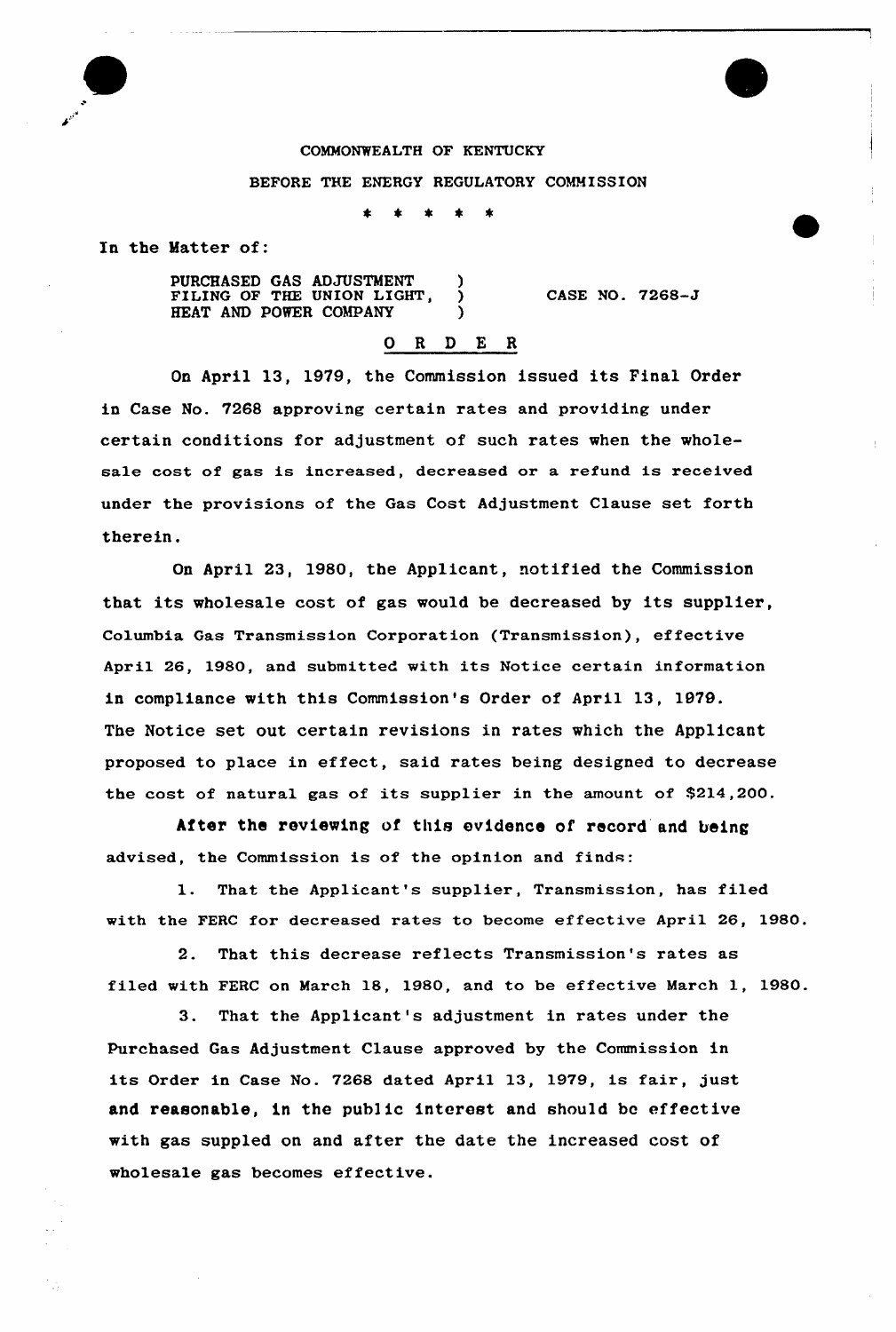IT IS THEREFORE ORDERED that said Purchased Gas Adjustment sought by the Applicant and adjusted as aforesaid mentioned be and the same is hereby approved to be effective with gas supplied on and after the date the decreased cost of wholesale gas becomes effective ("acceptance" by FERC) as set out in Appendix "A" attached hereto and made a part hereof.

IT IS FURTHER ORDERED that for the purpose of the future application of the Gas Cost Adjustment Clause of the Applicant the average cost shall be:

|                   | Per MCF |
|-------------------|---------|
| <b>Firm Sales</b> | 2.8624  |
| Off-Peak          | 2.6184  |

IT IS FURTHER ORDERED that the information furnished this Commission by Applicant on April 23, 1980, constitutes full compliance with the Commission's Order in Case No. 7268 and any other information ordinarily required to be filed under the Commission's Regulations is hereby waived.

IT IS FURTHER ORDERED that within thirty (30) days after the date the decreased cost of wholesale gas becomes effective, Applicant shall file with this Commission its revised tariff sheets setting out the rates approved herein.

Done at Frankfort, Kentucky this 16th day of May, 1980.

ENERGY REGULATORY COMMISSION

Commission

ATTEST:

#### **Secretary**